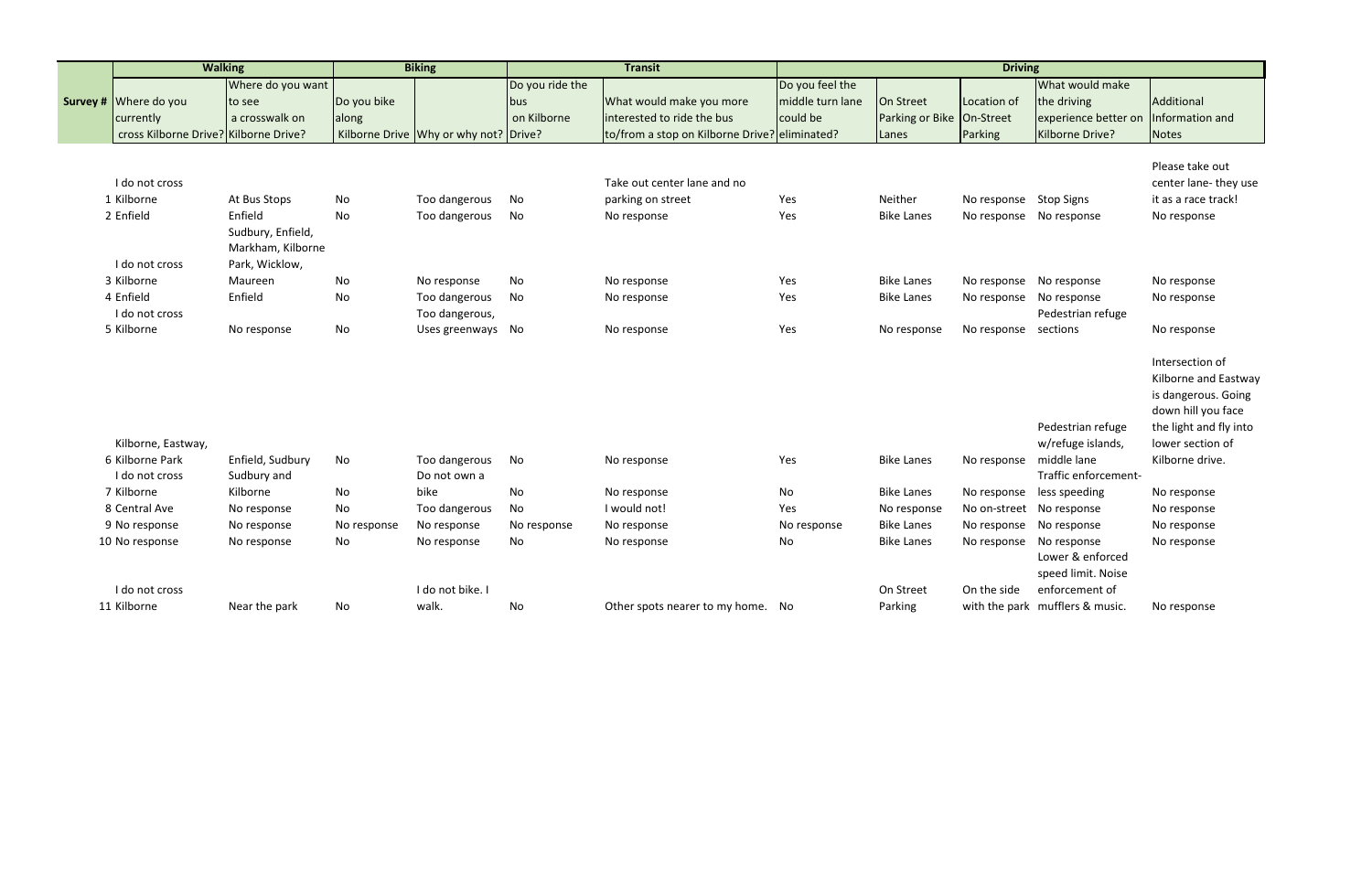|                                               |                                    |     |                                |     |                                        |             |                                                                               |             | Remove curb cuts for buffer in front or                                                               | The medians at<br>intersections are a<br>great idea. Would<br>love to see<br>pedestrian-crossing<br>push-button signal.<br>Love the idea of<br>buffers for bike lanes<br>or median strips as<br>much as possible.<br>Pleaese consider<br>dropping landscaping |
|-----------------------------------------------|------------------------------------|-----|--------------------------------|-----|----------------------------------------|-------------|-------------------------------------------------------------------------------|-------------|-------------------------------------------------------------------------------------------------------|---------------------------------------------------------------------------------------------------------------------------------------------------------------------------------------------------------------------------------------------------------------|
|                                               | Multiple crossings,                |     | Do not own a                   |     |                                        |             |                                                                               |             | greater safety of                                                                                     | houses that are close                                                                                                                                                                                                                                         |
| 12 Eastway                                    | not too far apart                  | No  | bike                           | Yes | If it were safer crossing Kilborne Yes |             | <b>Bike Lanes</b>                                                             | No response | pedestrians                                                                                           | to the road.                                                                                                                                                                                                                                                  |
| 13 No response<br>I do not cross              | In front of the park No            |     | I drive to the<br>Do not own a | No  | No respone                             | No response | <b>Bike Lanes</b>                                                             | No response | No response<br>Channel traffic as it<br>should, no passing on                                         | No reponse                                                                                                                                                                                                                                                    |
| 14 Kilborne                                   | At intersections                   | No  | bike                           | No  | No response                            | No          | <b>Bike Lanes</b>                                                             | No response | left in turn lane                                                                                     | No response<br>Please have more<br>signs to warn about<br>animals crossing.                                                                                                                                                                                   |
|                                               |                                    |     | I use my bike as               |     |                                        |             |                                                                               |             |                                                                                                       | Every morning there                                                                                                                                                                                                                                           |
| Heavenwood,                                   |                                    |     | my main mean of                |     |                                        |             |                                                                               |             |                                                                                                       | are many dead                                                                                                                                                                                                                                                 |
| 15 Kilborne                                   | All intersections<br>The park,     | Yes | transportation                 | No  | Bus stop at the park                   | Yes         | <b>Bike Lanes</b>                                                             |             | No response Lower speed limit                                                                         | animals on the road.                                                                                                                                                                                                                                          |
| 16 The park                                   | Wicklow/Kilborne                   | No  | No response<br>Live on other   | No  | No response                            | No          | <b>Bike Lanes</b>                                                             | No response | No reponse<br>Fewer unexpected                                                                        | No response<br>Fine with any option                                                                                                                                                                                                                           |
| 17 Sudbury                                    | Enfield, Sudbury                   | No  | side of W.P.<br>Not enough     | No  | No response                            | Yes         | <b>Bike Lanes</b>                                                             | No response | crossings                                                                                             | except parking<br>Cars need to slow                                                                                                                                                                                                                           |
| 18 Park entrance                              | Kilborne                           | No  | separation                     | No  | Yes, if there is a bus stop            | No response | <b>Bike Lanes</b>                                                             |             | No response More crosswalks                                                                           | down                                                                                                                                                                                                                                                          |
|                                               | At the road<br>intersections, at   |     | Do not bike                    |     |                                        |             |                                                                               |             | Pedestrian refuge,                                                                                    | Landscaping in<br>islands is a plus-trees                                                                                                                                                                                                                     |
| 19 Blare House, Central                       | major apartments<br>Where the blue | No  | much                           | No  | More connected routes                  | Yes         | <b>Bike Lanes</b>                                                             | No response | slower traddic                                                                                        | and green things!<br>I like trees and nice                                                                                                                                                                                                                    |
| 20 By my home, Central dots are on the map No |                                    |     | I do not bike                  | No  | A bus route to somewhere I go          | Yes         | <b>Bike Lanes</b><br>Neither: A<br>planted median<br>with one lane<br>in each | No response | Slower traffic<br>Adding trees in the<br>planted median with<br>trees that change<br>color during the | landscaping<br>Change the façade on<br>gas station at                                                                                                                                                                                                         |
| 21 Enfield                                    | Enfield                            | Yes | No response                    | Yes | One stop                               | Yes         | direction with                                                                | No response | different seasons                                                                                     | Kilborne and Eastway                                                                                                                                                                                                                                          |